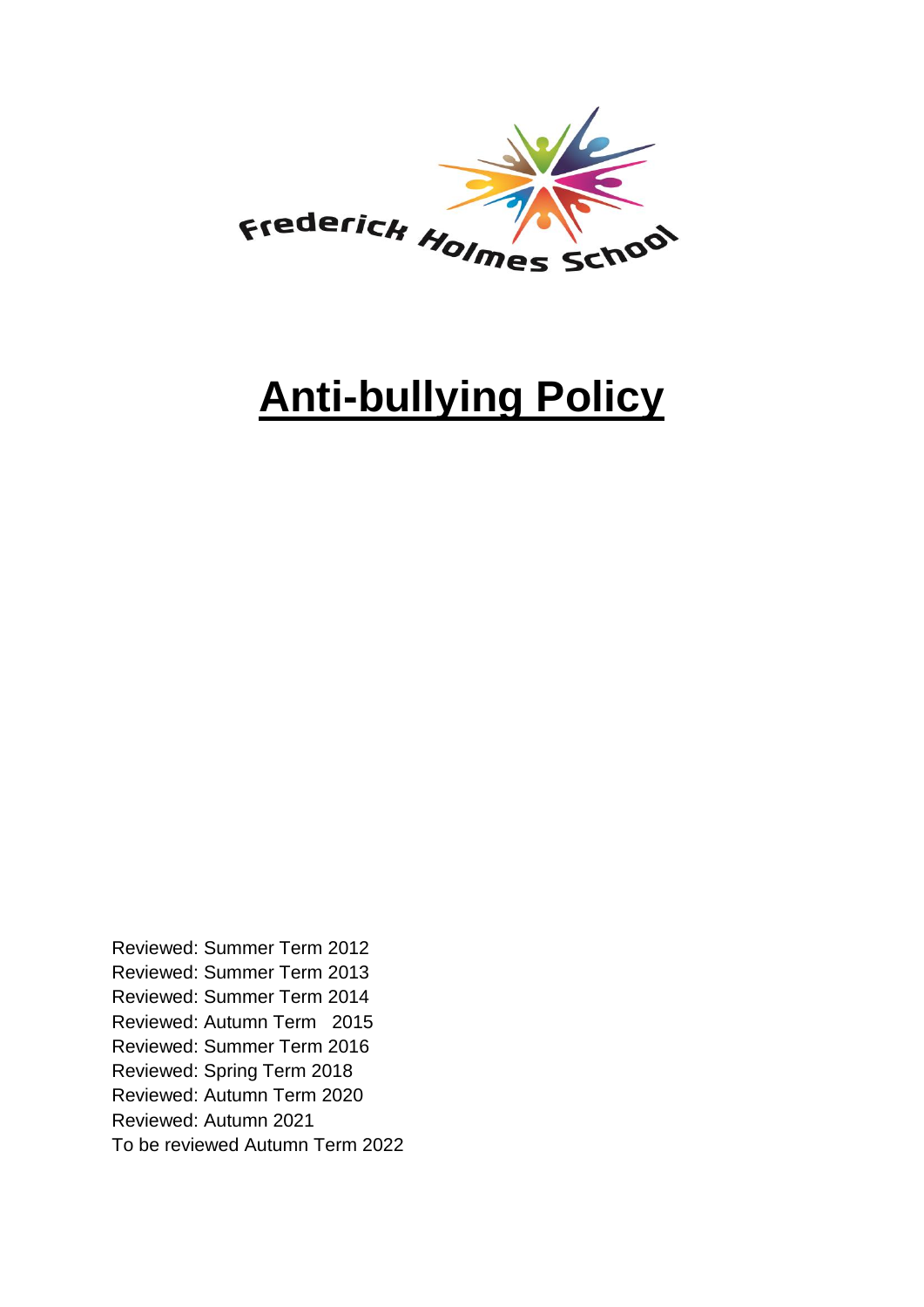# **This policy forms part of the FHS Promoting Positive Behaviour Policy.**

Other relevant FHS policies include:

- Safeguarding policy
- Equality policy
- Promoting Positive Behaviour policy
- E-Safeguarding policy

#### **Rationale**

#### **Bullying is not acceptable behaviour at Frederick Holmes.**

Frederick Holmes School is committed to providing an environment where all have the right to learn and teach free from harm and intimidation.

Each member of the school community is valued and respected and has basic rights. We follow our statement of values based around the principles that we 'Have a commitment to diversity in all staff, volunteers and young people… and we recognise the rights of all individuals to mutual respect, acceptance of others without biases based on differences of any kind.'

Bullying is viewed as an act of aggression, causing pain, discomfort or embarrassment to another. It includes name calling, territorial ownership, physical violence, emotional hurt, put downs, exclusion, demands for money or possessions. Bullying can be planned or unintentional, by individuals or by groups, of a continual or isolated nature.

The aim of the policy is to prevent bullying of any sort and to ensure that everyone can operate in a supportive, caring and safe environment without fear of being bullied. All members of the community, including teaching and non-teaching staff, pupils and parents should have an understanding of what bullying is and be familiar with the School policy on bullying: therefore the aim of the policy is to help members of the school community to deal with bullying when it occurs and, even more importantly, to prevent it. Bullying is an antisocial behaviour which affects everyone; it is unacceptable and it will not be tolerated. Everyone in the community has a responsibility to report any incident of bullying that comes to their attention and these reports will always be taken seriously.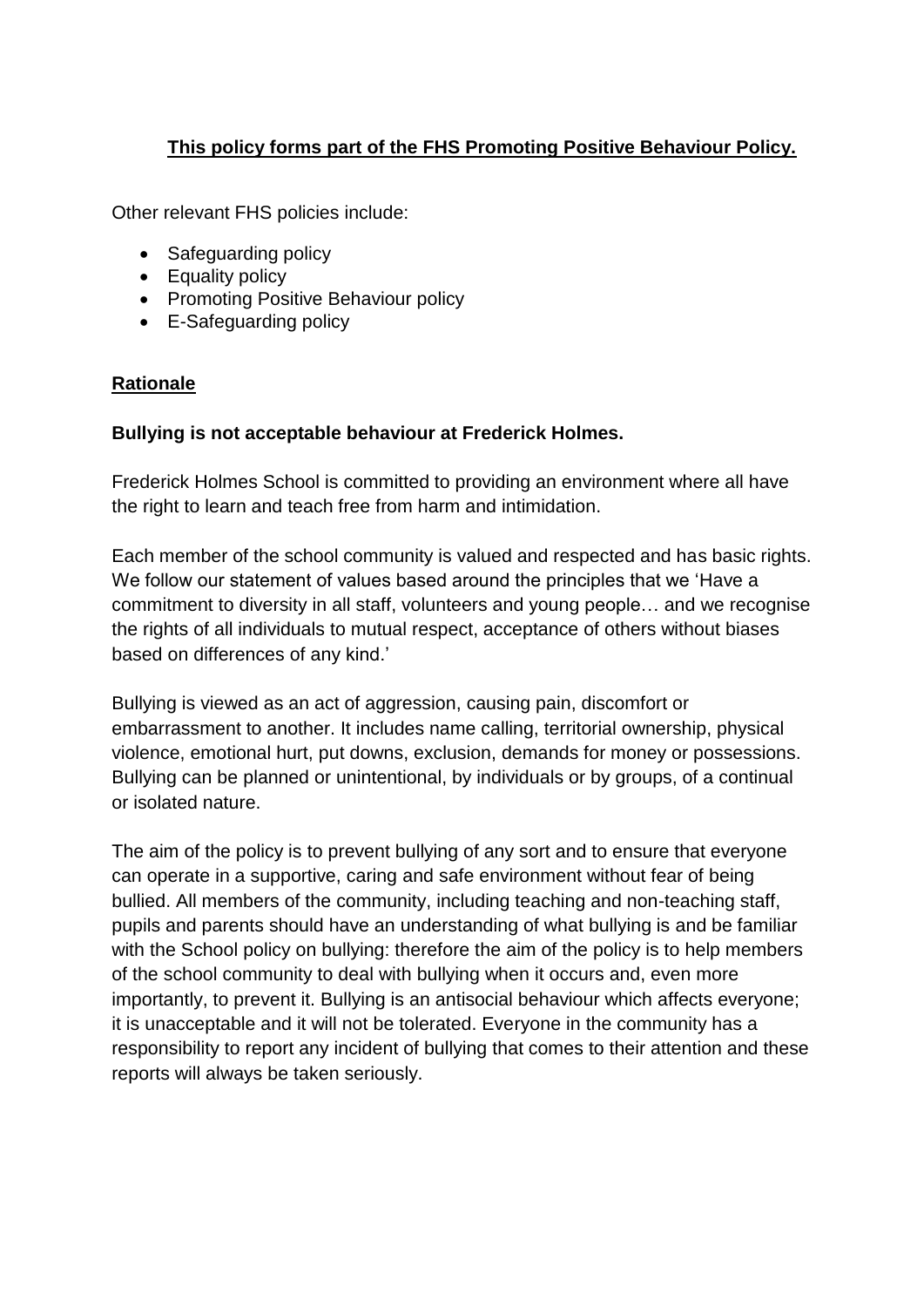# **Frederick Holmes School will act in accordance with the National Context:**

- **The Children and Families Act 2014** relates to all work with children and young people.
- **Tackling Bullying : Listening to the views of Children and Young People DfES 2003** states that "It is an essential aspect of consulting and supporting children and young people to reduce bullying. Consulting with pupils on the development of anti-bullying strategies should be considered an ongoing commitment on the part of schools, and not a one off exercise".
- **The SEN Code of Practice 2014)** expects that the school 'meets the needs of children with SEN'.
- **The Race Relations (Amendment) Act 2003** includes a requirement for all schools to keep a racist incident/harassment record which is sent to the Local Authority each term.
- **The Human Rights Act 1998** states that 'All forms of discrimination are prohibited (Article 14).
- **The School Standards and Framework Act** 1998 states that 'The headteacher shall determine measures to be taken with a view to ………. preventing all forms of bullying among pupils' 61(4) (b).
- **DFE Preventing and tackling bullying 2017**
- **DFE Supporting children and young people who are bullied: advice for schools 2014**
- **Keeping Children Safe in Education, DFE, Sept 2021**

### **Definition of Bullying.**

Bullying may be defined as any deliberately hurtful behaviour, usually but not exclusively repeated over a period of time, which intentionally hurts another pupil or group physically or emotionally. It is often difficult for those being bullied to defend themselves, and it is often motivated by prejudice.

Examples of unacceptable bullying behaviour include:

- Physical (including sexual) assault
- Verbal abuse, by name calling, teasing or making offensive remarks
- Racist abuse
- Homophobic
- Gender related
- Intolerance of those with different faiths and beliefs
- Cyber-bullying, which is defined as the use of ICT by an individual or group in a way that is intended to upset others. Examples include using social websites, mobile phones, text messaging, photographs, video and e-mail (please also see E-safeguarding policy)
- Indirect emotional tormenting by excluding from social groups or spreading malicious rumours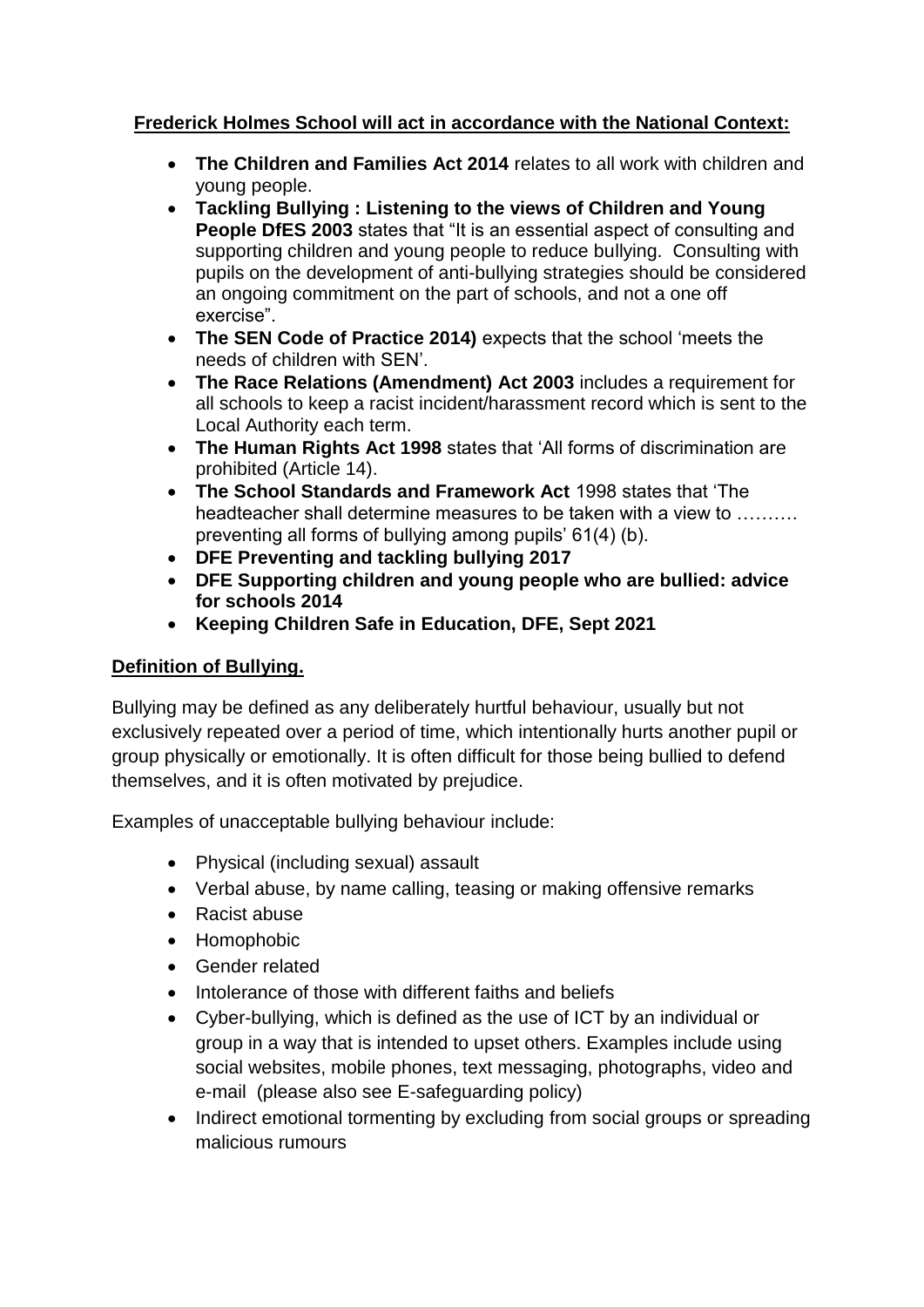Bullying may involve complicity that falls short of direct participation by, for instance, manipulating a third party to tease or torment someone. It may be overt and intimidatory but is often hidden and subtle. It includes actions or comments that are racist, religious or cultural, homophobic, transphobic, sexist, sexual or which focus on disabilities or other physical attributes (such as hair, colour or body shape) or any reference to Special Educational Needs and/or disability.

The seriousness of bullying cannot be emphasised enough. Bullying is among the highest concerns that parents have about their children's safety and well-being at school. Bullying is also a primary concern of children and young people themselves. Bullying makes the lives of its victims a misery: it undermines their confidence and self-esteem and destroys their sense of security. Bullying impacts on its victims' attendance and attainment at school, marginalises those groups who may be particular targets for bullies and can have a life-long negative impact on some young people's lives. It can be psychologically damaging and, at worst, it has been a factor in pupil suicide. It is acknowledged that bullies may have complex reasons for their behaviour and may well need help. It should also be recognised that the consequences of being allowed to 'get away with it' can be detrimental to them as well as to their victims. All pupils deserve the opportunity to be helped to understand what acceptable behaviour is. Pupils are educated through PSHE, assemblies, and the wider curriculum to raise awareness, with discussions of differences between people and the importance of avoiding prejudice. There are criminal laws that apply to harassment, assault and threatening behaviour. If staff feel that a criminal offence may have been committed they should seek assistance from the police.

### **Sexual Harassment**

The recent Ofsted report identified that many children had experienced bullying (Peer on Peer Abuse) in the form of sexual harassment.

Sexual harassment creates an atmosphere that, if not challenged, can normalise inappropriate behaviour and provide an environment that may led to sexual violence.

- When a report of sexual harassment is made, a factual record should be made.
- The victim will be reassured that they are being taken seriously and that they will be supported and kept safe. The victim should never be given the impression that they are creating a problem by reporting sexual violence or sexual harassment. The victim must not be made to feel ashamed for making a report.
- The DSL should be made aware immediately, and along with Senior Leaders, a decision made on most appropriate course of action, as per the school's Anti-Bullying or Behaviour policy. It is important to take into account the wishes and feeling of the alleged victim.
- Parents of all the children concerned will be contacted and informed of the nature of the incident.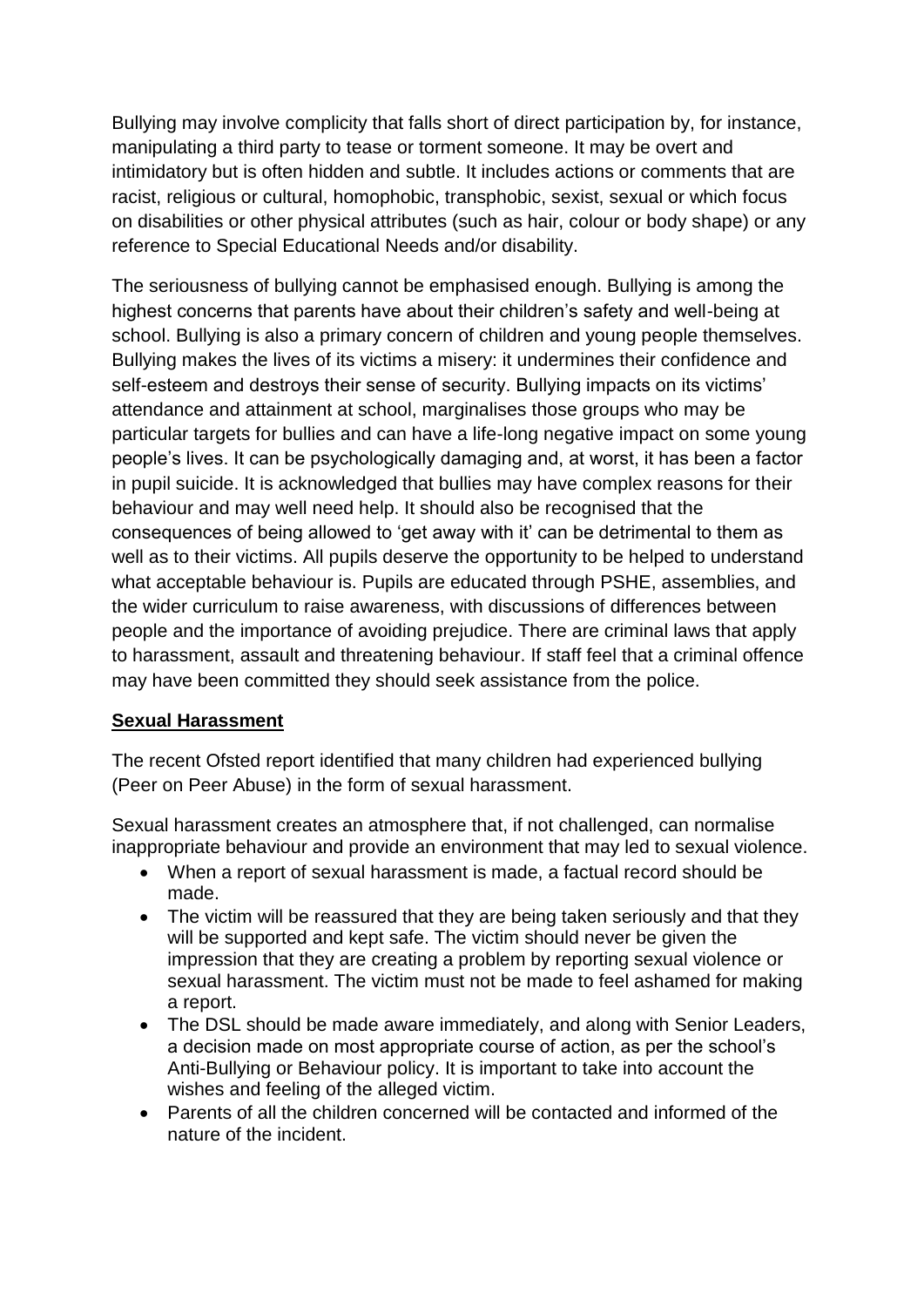- Where there has been a report of sexual harassment, the need for a risk assessment should be considered on a case-by-case basis. The risk and needs assessment should consider:
- $\triangleright$  the victim, especially their protection and support;
- $\triangleright$  the alleged perpetrator; and
- $\triangleright$  all the other children (and, if appropriate, adult students and staff) at the school or college, especially any actions that are appropriate to protect them.
- Pastoral support will be offered to all affected parties.
- Where cases are proven, appropriate sanctions, as outlined in the behaviour policy, will be applied.
- Decisions, reasons for decision, actions and outcomes should be accurately recorded and retained.

### **Frederick Holmes School believes:-**

All pupils and staff have a right to co-exist in a safe and harm-free environment. This includes all types of harm; physical and psychological.

Pupils and staff have a right to have any fears treated seriously, and be listened to if they have any concerns

Acts of bullying can be greatly reduced in an educated, cooperative, fair and supportive environment.

### **Frederick Holmes School aims to:-**

### **Help counter bullying, by staff being able to:**

- provide information to pupils of the unacceptable nature of bullying via the curriculum and play activities
- be receptive and supportive to victims of bullying
- model appropriate behaviour consistently
- ensure an ongoing induction program of new pupils and staff
- having a member of staff experienced in restorative practice
- regularly review Anti-Bullying policy's appropriateness

### **Help counter bullying, by parents being able to:**

- treat their child's fears seriously
- not make early judgements
- support their child emotionally let them know that the situation is unacceptable and will improve
- familiarise themselves with the school policy on Anti-bullying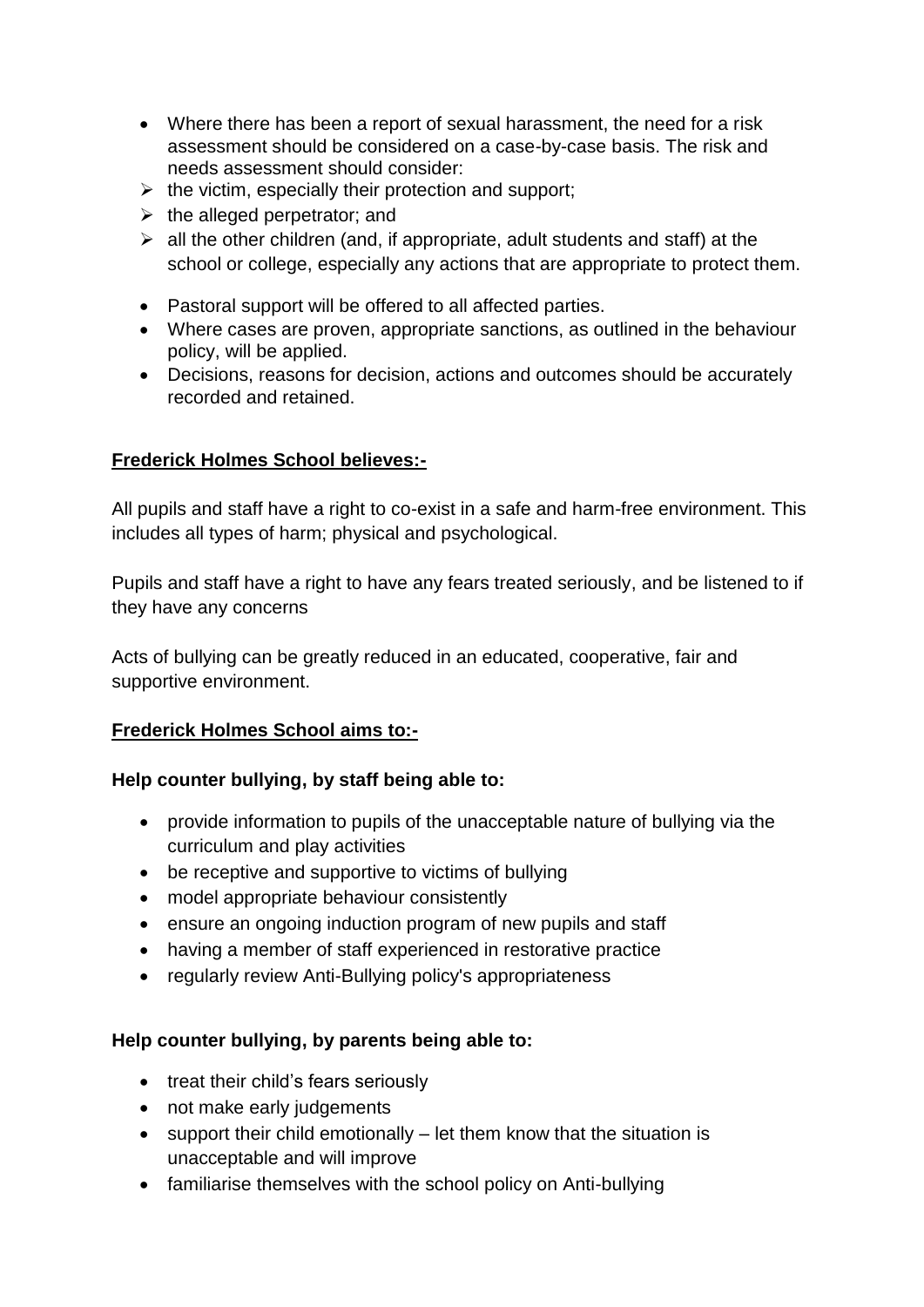- teach their children traditional values honesty, tolerance and right and wrong
- be prepared to learn more by attending information sessions

# **Implementation of Anti-Bullying Policy**

To facilitate the implementation of the Anti-Bullying Policy staff will actively:-

- advise pupils of more appropriate behaviours bullying will not be tolerated!
- report incidents on FHS Serious Incident Form
- follow guidelines in FHS Promoting Positive Behaviour Policy
- follow-up any reported incidents, including parent contact
- provide feedback to the staff member who reported original incident
- monitor ongoing relationships between pupils
- provide support as require
- undertake additional training or professional development to better manage bullying situations
- implement the Anti-Bullying Policy in a fair and consistent manner

# **To further facilitate the implementation of the Anti-Bullying Policy**

## **Pupils can help by:**

- Telling someone who can help
- Supporting the bullied pupil
- Taking a strong position and telling the bully their behaviour is not appropriate
- Not joining in
- Not letting the bully's threats put you off
- Reporting any attempt to repeat bullying behaviour

### **Dealing With A Bullying Incident:**

Pupils who are reported for a first bullying incident will meet with their teacher and are informed that their behaviour is unacceptable. More appropriate behaviour will be suggested. Appropriate action may include an apology, a commitment not to reoffend, and an explanation of possible consequences if behaviour is repeated. The member of staff involved will request that the pupil's name is written in the Bullying Register maintained by the Head Teacher. Any incidents are also recorded on the school CPOMS.